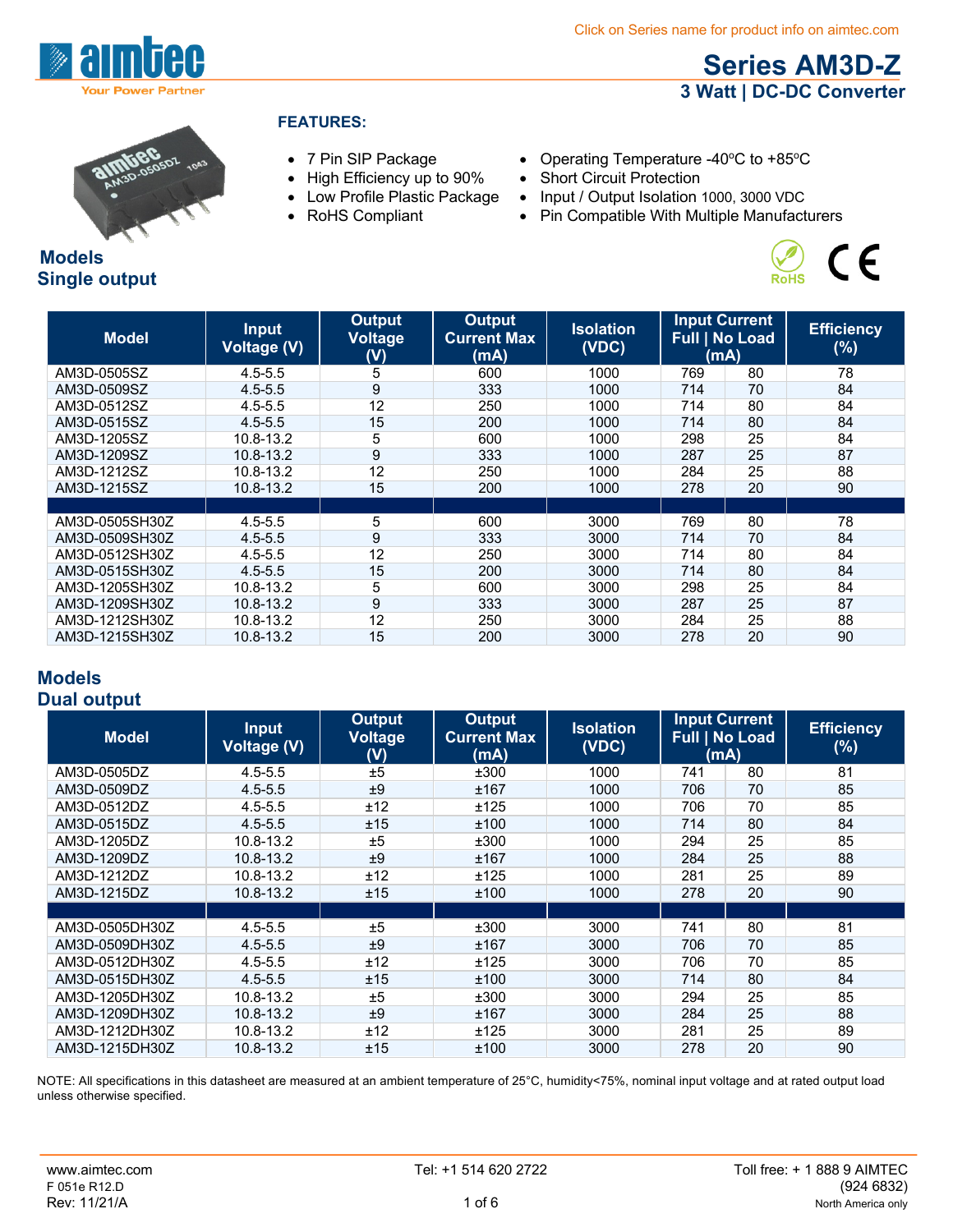

**Series AM3D-Z**

# **3 Watt | DC-DC Converter**

## **Input Specifications**

| <b>Parameters</b>              | <b>Nominal</b> | <b>Typical</b> | <b>Maximum</b> | <b>Units</b> |
|--------------------------------|----------------|----------------|----------------|--------------|
|                                | 5              | $4.5 - 5.5$    |                | VDC          |
| Voltage Range                  | 12             | $10.8 - 13.2$  |                | <b>VDC</b>   |
| Filter                         | Capacitor      |                |                |              |
|                                | 5              | 9              |                | <b>VDC</b>   |
| Absolute Maximum Rating        | 12             | 18             |                | <b>VDC</b>   |
| Peak Input Voltage Time        |                |                | 100            | ms           |
| Input Reflected Ripple Current |                | 25             |                | mA p-p       |

### **Isolation Specifications**

| <b>Parameters</b>  | <b>Conditions</b> | <b>Typical</b> | <b>Rated</b> | <b>Units</b> |
|--------------------|-------------------|----------------|--------------|--------------|
| Tested I/O Voltage | 60 sec            | 3000<br>1000.  |              | VDC          |
| Resistance         |                   | >1000          |              | <b>MOhm</b>  |
| Capacitance        |                   | 60             |              | рF           |

## **Output Specifications**

| Parameters                     | <b>Conditions</b>               | <b>Typical</b> | <b>Maximum</b> | <b>Units</b> |
|--------------------------------|---------------------------------|----------------|----------------|--------------|
| <b>Voltage Accuracy</b>        |                                 | $-4$ to $+2$   |                | %            |
| Line Voltage Regulation        | For 1.0% of Vin                 | ±1.2           |                | $%$ of Vin   |
| Load Voltage Regulation        | load 10~100%, 5Vin/5Vout models | 8              |                | %            |
|                                | load 10~100%, other models      |                |                | $\%$         |
| <b>Temperature Coefficient</b> |                                 | ±0.02          |                | $\%$ /°C     |
| Ripple & Noise *               | 20MHz Bandwidth                 | 50             |                | $mV$ p-p     |
| Minimum Load Current           |                                 | 10             |                | % of Max     |
| * Measured with a 1µF CC.      |                                 |                |                |              |

#### **General Specifications**

| <b>Parameters</b>                  | <b>Conditions</b>                                            | <b>Typical</b>  | <b>Maximum</b> | <b>Units</b> |
|------------------------------------|--------------------------------------------------------------|-----------------|----------------|--------------|
| <b>Switching Frequency</b>         | 100% load                                                    | 70              |                | <b>KHz</b>   |
| <b>Operating Temperature</b>       | With Derating Above 71 °C (5V input models only)             | $-40$ to $+85$  |                | °C           |
| Storage Temperature                |                                                              | $-40$ to $+125$ |                | °C           |
| Maximum Case Temperature           |                                                              |                 | 100            | °C           |
| Cooling                            | Free Air Convection                                          |                 |                |              |
| <b>Humidity</b>                    |                                                              |                 | 95             | %RH          |
| Case Material                      | Non-conductive black plastic UL 94 V-0                       |                 |                |              |
| Weight                             |                                                              | 2.8             |                | g            |
| Dimensions $(L \times W \times H)$ | $0.76 \times 0.28 \times 0.37$ inches 19.50 x 7.20 x 9.50 mm |                 |                |              |
| <b>MTBF</b>                        | >1 800 000 hrs (MIL-HDBK -217F, Ground Benign, t=+25°C)      |                 |                |              |
| Maximum Soldering Temperature      | 1.5mm from case for 10 sec                                   |                 | 260            | °С           |

### **Safety Specifications**

| <b>Parameters</b> |                                                                   |
|-------------------|-------------------------------------------------------------------|
| Agency Approval   | CE.                                                               |
|                   | EN55032, Class B with the recommended circuit                     |
|                   | IEC61000-4-2, Perf. Criteria A                                    |
| Standards         | IEC61000-4-3, Perf. Criteria A                                    |
|                   | IEC61000-4-4, Perf. Criteria A (external 220uF/100V cap required) |
|                   | IEC61000-4-6, Perf. Criteria A                                    |
|                   | IEC61000-4-8, Perf. Criteria A                                    |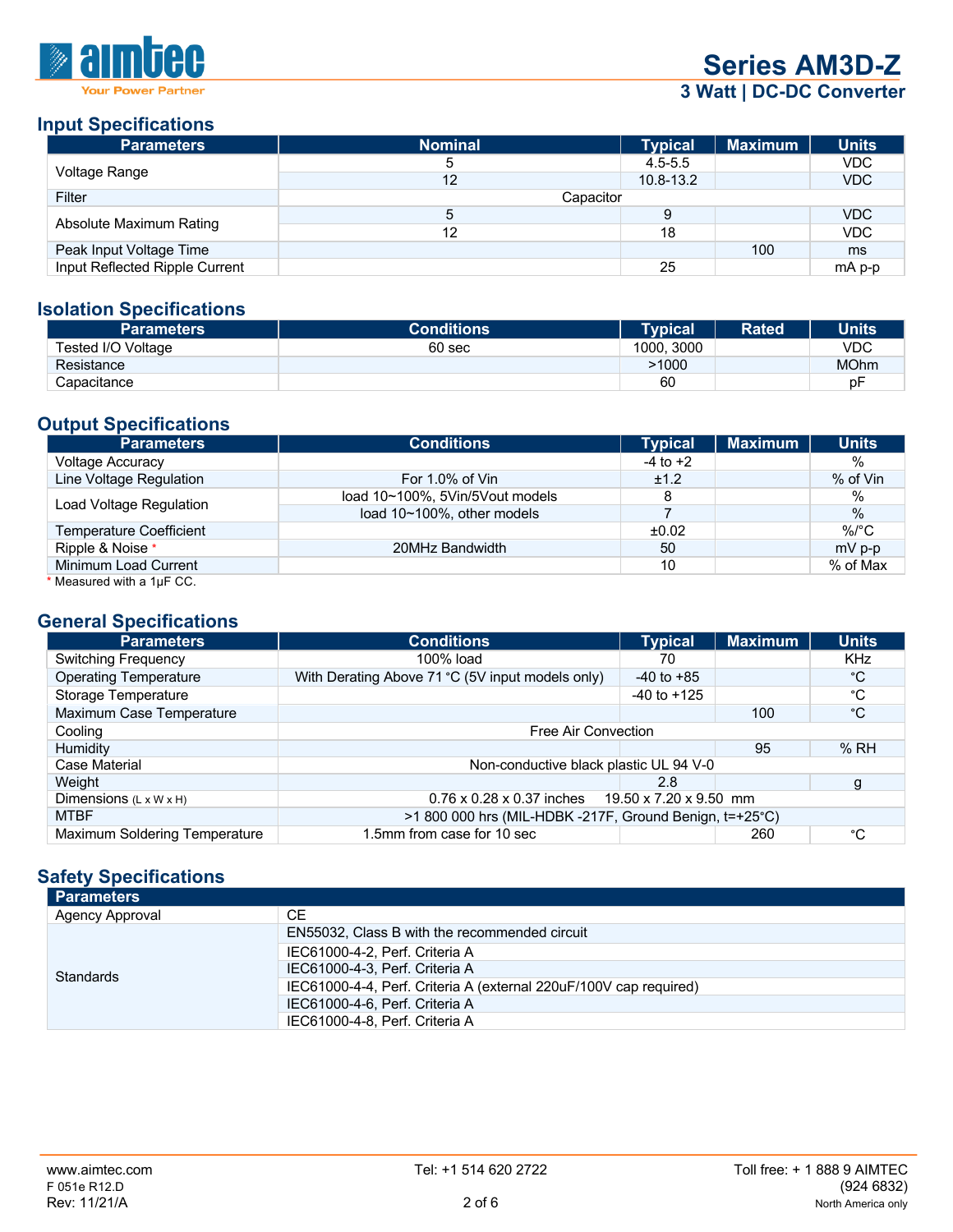

### **Pin Out Specifications**

| Pin            | 1000Vdc       |             | 3000Vdc       |             |
|----------------|---------------|-------------|---------------|-------------|
|                | <b>Single</b> | <b>Dual</b> | <b>Single</b> | <b>Dual</b> |
| 1              | $+V$ Input    | $+V$ Input  | + V Input     | $+V$ Input  |
| $\mathcal{P}$  | - V Input     | - V Input   | - V Input     | - V Input   |
| 4              | - V Output    | - V Output  | No pin        | No pin      |
| 5              | No pin        | Common      | - V Output    | - V Output  |
| 6              | $+$ V Output  | + V Output  | No pin        | Common      |
| $\overline{7}$ | No pin        | No pin      | + V Output    | + V Output  |

# **Dimensions**





5V input models only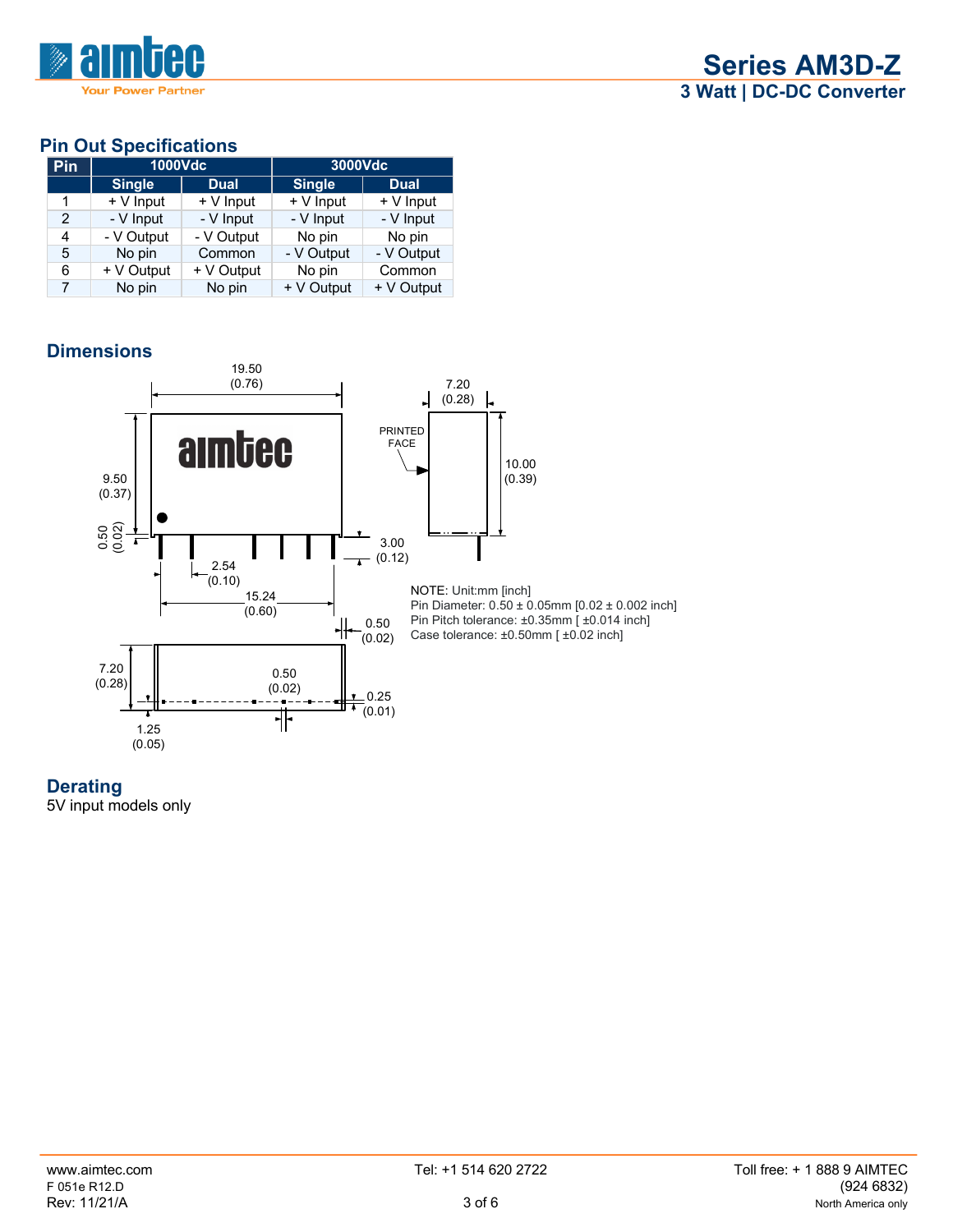



### **Conducted Emissions**



| Model    | C <sub>1</sub>    | l 1        |
|----------|-------------------|------------|
| 5 Vin    | 1210 2.2µF / 100V | 18 $\mu$ H |
| $12$ Vin | 1210 2.2µF / 100V | $18 \mu H$ |

**EFT**



# **Typical Efficiency Example Charts**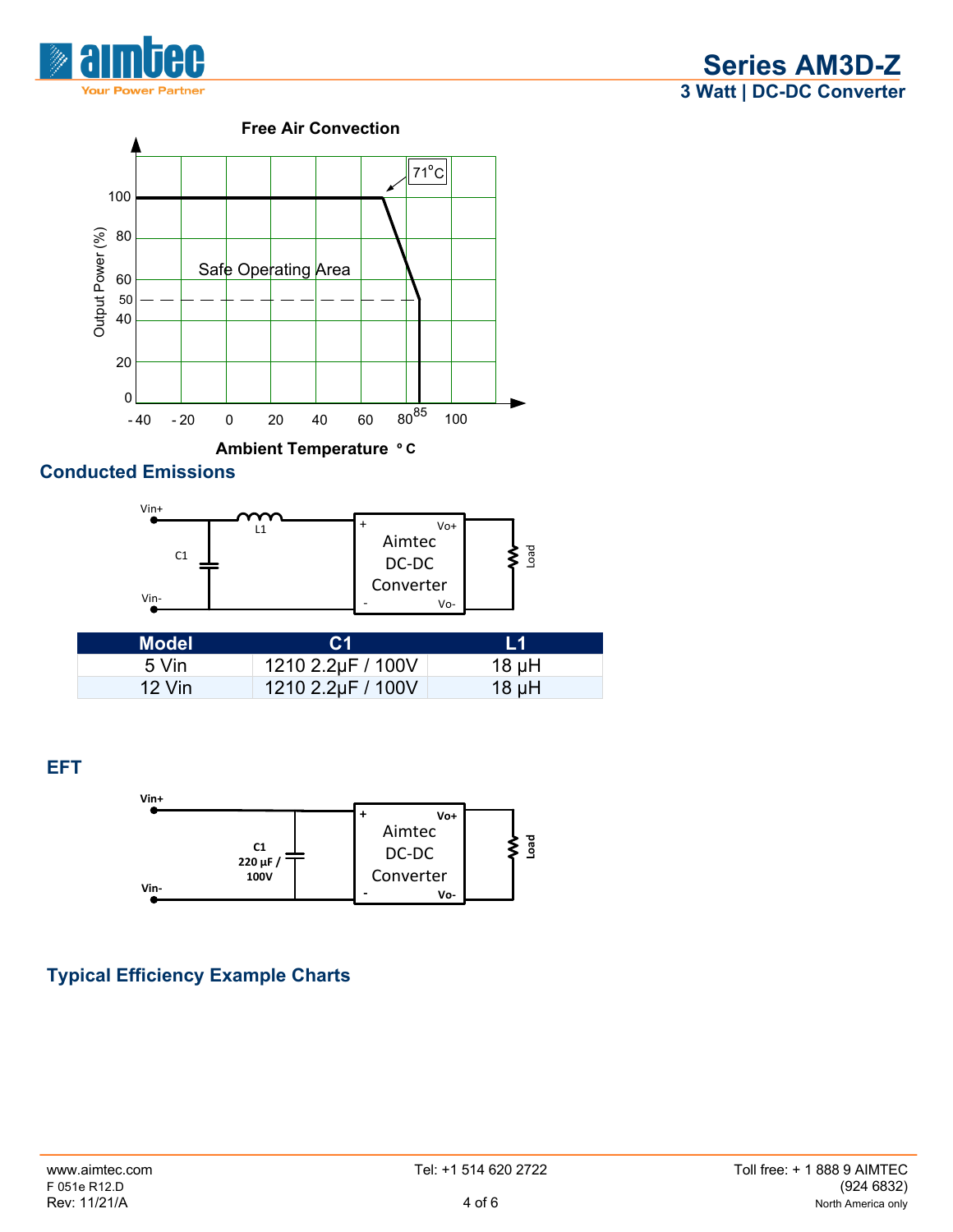